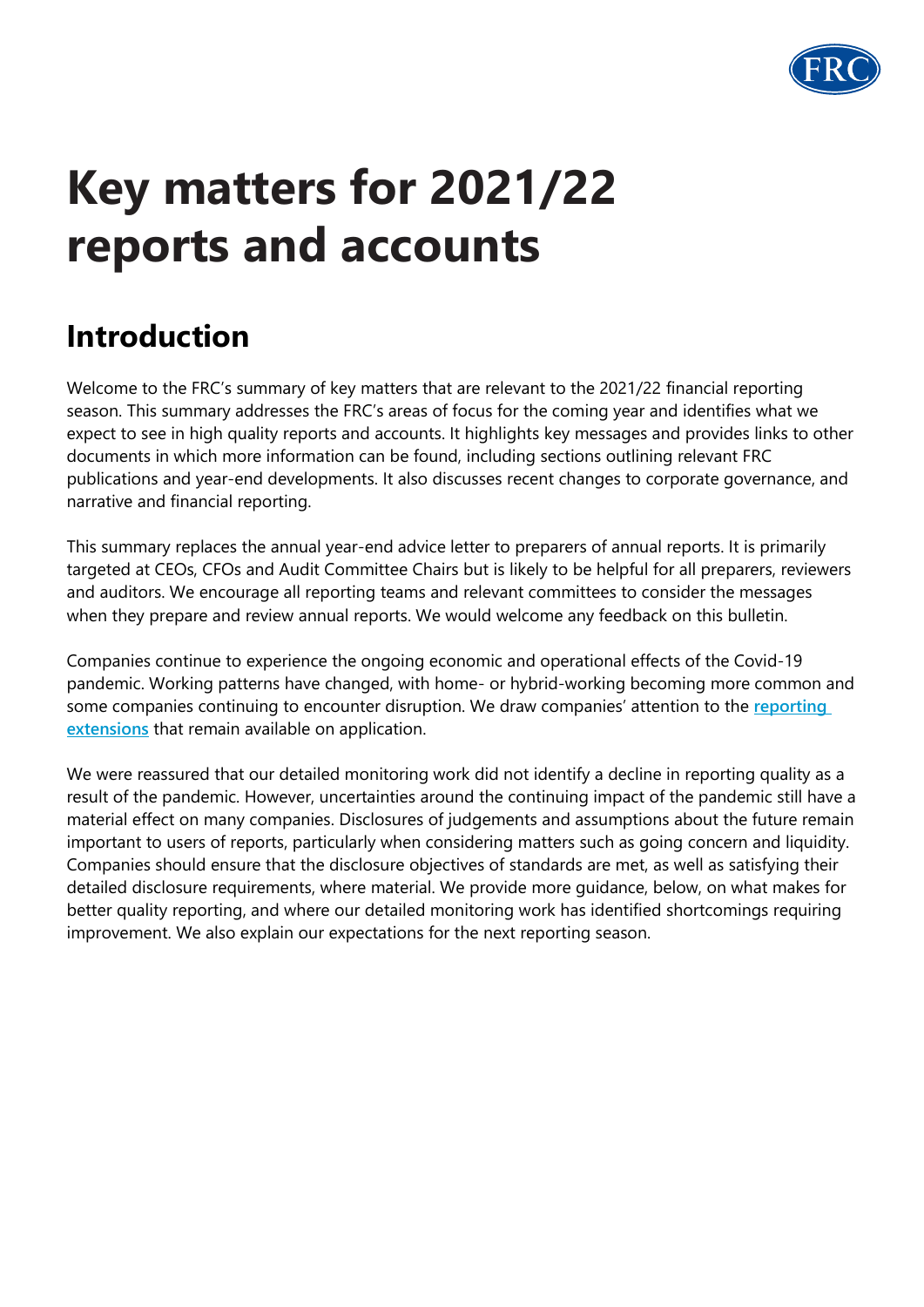

# **1. FRC publications**

### **1.1 Annual Review of Corporate Reporting**

Our **[Annual Review of Corporate Reporting](http://www.frc.org.uk/document-library/corporate-reporting-review/2021/annual-review-of-corporate-reporting-2021-summary)** ('the Annual Review') provides detailed findings from our Corporate Reporting Review activities during the year, as well as illustrating good practice examples. A short **[Corporate](http://www.frc.org.uk/document-library/corporate-reporting-review/2021/annual-review-of-corporate-reporting-2021-summary)  [Reporting Highlights](http://www.frc.org.uk/document-library/corporate-reporting-review/2021/annual-review-of-corporate-reporting-2021-summary)** document is specifically designed for readers who may find a high-level summary more helpful.

We found incremental improvements in the quality of information reported in strategic reports and better linkage of this information to the financial statements. However, we continue to note examples of material items not discussed in strategic reports, often relating to balance sheet items or cash flows.

This year, we raised an increased number of queries in relation to some more recently introduced standards; specifically, IFRS 15, 'Revenue from Contracts with Customers', IFRS 16, 'Leases' and financial instruments standards (IFRS 9, 'Financial Instruments' and IFRS 7, 'Financial Instruments: Disclosures'), where better practices are continuing to develop.

In common with previous experience, many issues raised regarding these new standards concerned disclosures around the most judgemental areas, such as the recognition of variable consideration for revenue and sources of variability for leases. We expect companies to provide detailed and specific explanations of such features, as well as information regarding assumptions and sensitivities where relevant and material.

Our initial desk-top reviews continue to identify errors in cash flow statements that could have been identified by companies' own internal review processes. We expect companies to consider this important primary statement in sufficient detail as part of their own report completion process. A focus on any novel or unusual cash flows may help identify items that could be misclassified. Our thematic review of **[cash flow and liquidity disclosures](https://www.frc.org.uk/getattachment/291351f7-db47-4d36-8dbc-7fcdea764d73/Cash-flow-review-FINAL.pdf)** provides additional detail about the nature of the questions we raise more often in this area. Further information about these matters (and other frequently raised issues) and how to address them is provided on page 3 of the **[Corporate](http://www.frc.org.uk/document-library/corporate-reporting-review/2021/annual-review-of-corporate-reporting-2021-summary)  [Reporting Highlights document](http://www.frc.org.uk/document-library/corporate-reporting-review/2021/annual-review-of-corporate-reporting-2021-summary)**.

Following our **[2020 thematic review](https://www.frc.org.uk/getattachment/6d8c6574-e07f-41a9-b5bb-d3fea57a3ab9/Reporting-FINAL.pdf)** of the reporting of climate change, we saw some improvements in related narrative disclosures, including better explanations of net zero commitments and scenarios used in some cases. There is, however, still considerable scope for further enhancement.

Climate change also increasingly affects a number of areas of financial statements. During 2020/21 we challenged companies' assessment of the effect of climate change on financial statement areas including impairment reviews, asset lives and carrying values, decommissioning and restoration provisions, and segmental reporting. Further details can be found in our **[Annual Review of Corporate Reporting](http://www.frc.org.uk/document-library/corporate-reporting-review/2021/annual-review-of-corporate-reporting-2021-summary)**.

We also continue to focus on the disclosure of judgements and estimation uncertainties arising from the continuing effects of the Covid-19 pandemic, particularly regarding matters such as going concern and liquidity. Where uncertainties identified elsewhere in the corporate reporting signal possible impairment indicators, users need to know how this was taken into account in the impairment reviews. Additional focus should also be given to the recoverability of deferred tax assets.

Our routine monitoring of annual reports and accounts during the 2021/22 cycle will continue to focus on both climate change and the effects of the pandemic.

Our Annual Review also includes an update on the effect of the FRC's transformation programme on the work of the Corporate Reporting Review (CRR) team. Please refer to section 6.5 of our **[Annual Review](http://www.frc.org.uk/document-library/corporate-reporting-review/2021/annual-review-of-corporate-reporting-2021-summary)**.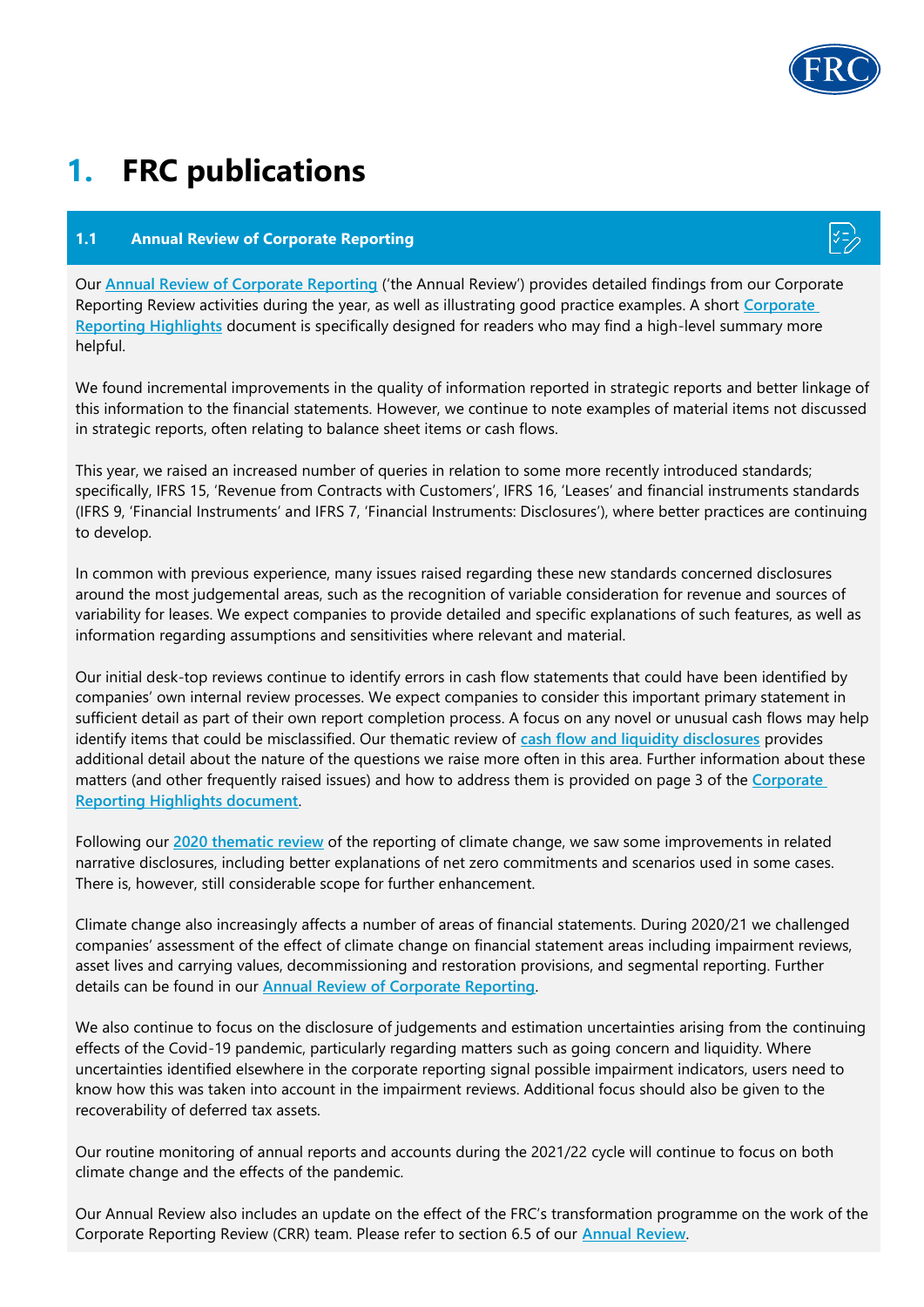

#### **1.2 CRR thematic reviews**

During the year, CRR published the following thematic reports:

- **[Interim Reporting](https://www.frc.org.uk/getattachment/3631dc8c-2c7d-4ff7-8d56-f2d91afeda73/Interim-Thematic-Review-FINAL.pdf)**: we considered compliance with the requirements of the FCA's Disclosure Guidance and Transparency Rules and IAS 34 'Interim Financial Reporting', to identify areas of better practice or where improvements are required. Overall, we were pleased with the quality of interim reports, with most companies reflecting our Covid-19 recommendations to enhance their disclosures, particularly in relation to going concern. For significant events and transactions in the interim period, such as impairments, many companies provided detailed explanations and other helpful information normally reserved for annual reports and accounts. However, significant balance sheet movements were not always explained.
- **[Viability and Going Concern](https://www.frc.org.uk/getattachment/2b213ba8-b950-49e4-838d-d919cbcbd6e6/Going-Concern-and-Viability-Review.pdf)**: we found that the disclosure of inputs and assumptions used to support viability and going concern assessments often lacked sufficient qualitative and quantitative detail. In some cases, there was evidence indicating that significant judgements may have been applied in these assessments, but they were neither identified nor explained. As well as providing more detailed disclosure in these areas, we encourage companies to extend the period over which they assess viability, and provide longer-term information where possible.
- **[Provisions, Contingent Liabilities and Contingent Assets](https://www.frc.org.uk/getattachment/d7386e32-190f-4599-b763-6fe7c702f579/FRC-Thematic-Report-IAS37_October-2021.pdf)**: we identified examples of good practice across each individual aspect of disclosure. However, there remains scope for improvement in areas including the disclosure of quantitative information on the expected timing of future economic outflows, the key assumptions used to estimate those outflows, and the associated uncertainties. We also identified opportunities to clarify the nature of the costs included in certain types of provision, to disclose more specific accounting policies and to provide more quantitative information about contingent liabilities.
- **[Alternative Performance Measures](https://www.frc.org.uk/getattachment/74ed739d-2237-4d3e-a543-af8ada9b0e42/FRC-Thematic-Review-on-APMs-October-2021.pdf)** (APMs): we noted that APMs are widely used and are broad in nature, ranging from well-understood measures, such as EBITDA, to complex and bespoke measures. We found that adjustments mainly resulted in the exclusion of costs, resulting in more favourable adjusted results than IFRS results. Companies should do more to ensure that APMs are not given more prominence or authority than statutory measures, by focusing more on the discussion of IFRS measures and avoiding descriptions of APMs that imply they are more useful or reliable than their IFRS equivalents. Companies can improve the quality of their explanations of APMs and adjusting items by providing more granular information and, where relevant, by providing those explanations at the level of individual APMs or adjusting items.
- **[Streamlined Energy and Carbon Reporting](https://www.frc.org.uk/getattachment/4d7be3a3-5b3a-4ada-8af0-913e83db6335/FRC-SECR-Thematic-Report-2021.pdf)** (SECR): we found that most of the entities in our sample largely complied with the minimum statutory disclosure requirements. However, more needs to be done to make these disclosures understandable and relevant for users, including explaining the methodologies used and the extent of any third-party assurance. We were pleased to see some examples of emerging good practice, including disclosure of Scope 3 emissions and information about emissions-reduction targets, 'net zero' strategies, or other emissionsreduction commitments.

The individual thematic reports provide more detail on the main findings as well as our key reporting and disclosure expectations for the next year in each of the areas covered.

### **1.3 Principles of good quality corporate reporting**



The FRC recently consulted on the **[Future of Corporate Reporting](https://www.frc.org.uk/getattachment/90cb0ae1-b7ac-4f1e-8de0-8e63deaa0089/-;.aspx)**. The discussion paper proposed one common set of principles for a corporate reporting network which includes multiple reports. This will help maintain cohesiveness across the corporate reporting system and establish the adequacy of information. Following the consultation and subsequent **[feedback](https://www.frc.org.uk/getattachment/dd02e72e-fac2-4c4d-a80a-988be58e54e4/Feedback-Statement-A-Matter-of-Principles-The-Future-of-Corporate-Reporting-2021.pdf)** from the stakeholders, we are further developing these principles for clear communication in corporate reporting.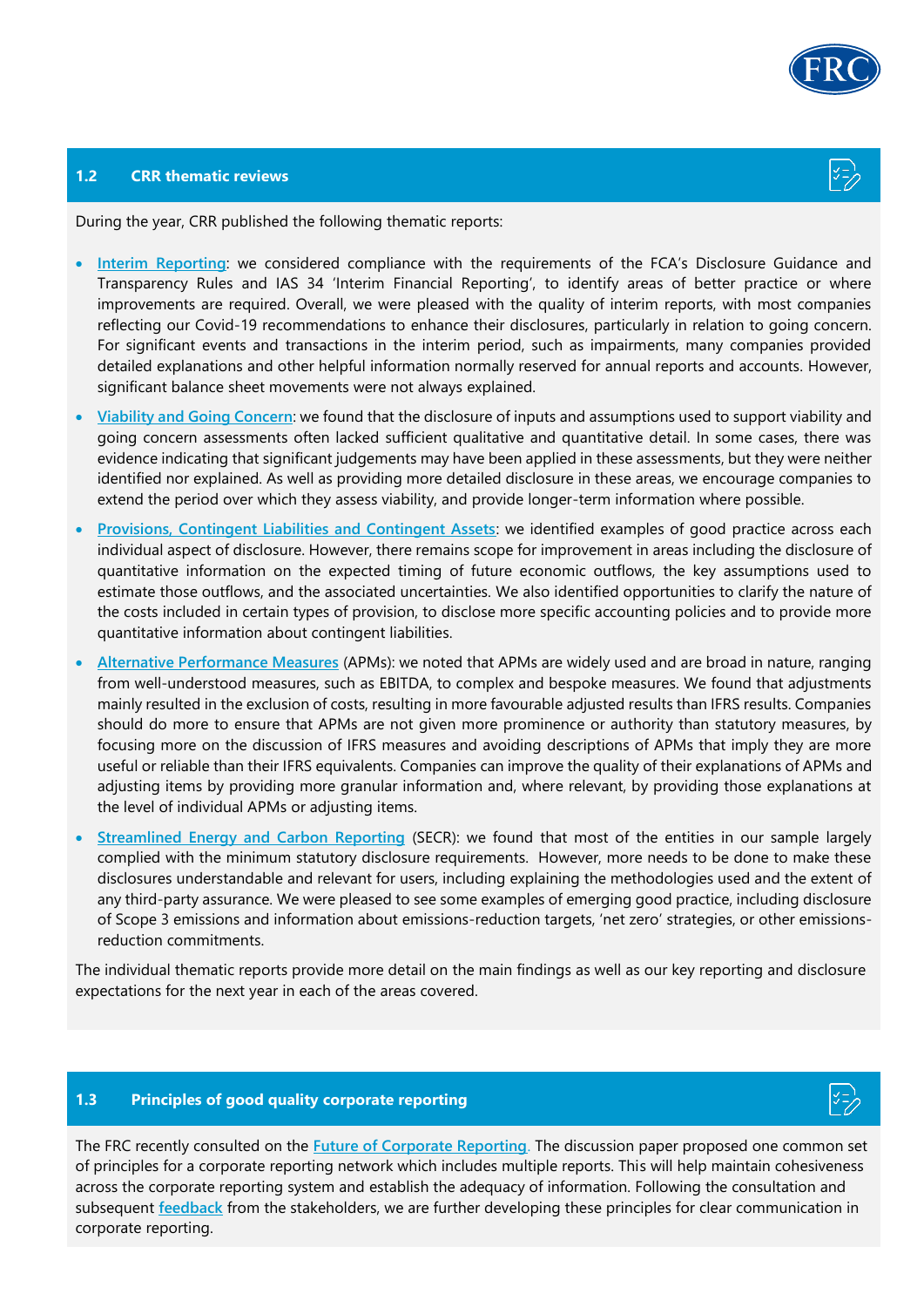

#### **1.4 Financial Reporting Lab reports**

The Financial Reporting Lab (the Lab) produced reports for the year providing detailed commentary on current practice and highlighting the information that investors tell us they find most critical in the following areas:

- **[Stakeholders, decisions and Section 172](https://www.frc.org.uk/getattachment/d0470ab4-f134-4584-9f54-a48a8bfdc62d/FRC-LAB-Stakeholders-Report-s172.pdf)**: this report outlines investors' preferences regarding these disclosures, noting that users want to understand how a company is progressing towards fulfilling its purpose and achieving long-term success. The report notes that information on both stakeholders and decisions can help with that understanding, and section 172 statements can act as a helpful bridge between these two types of information. The report poses a series of questions for companies and provides practical examples of corporate reporting considered by investors to represent better practice.
- **[Risks and scenarios](https://www.frc.org.uk/news/september-2021/what-do-investors-want-to-understand-about-risks,)**: this report highlights the information on risks, uncertainties and opportunities that contributes to investors' understanding of a company's business model, longer-term strategy, resilience and viability. Many companies have evolved their internal processes and conversations on risks, uncertainties and opportunities, which are becoming more integral to strategy and operations, particularly since the emergence of the Covid-19 pandemic. However, there remains a gap between the information investors want and the disclosures that companies provide.
- **[European Single Electronic Format](https://www.frc.org.uk/getattachment/cfbe8822-9254-4f97-a6fd-ac4e24b271c2/FRCLab-Structured-Reporting-DTR-ESEF-Study_October-2021.pdf)**: The European Single Electronic Format (ESEF) is the new standard for digital financial reporting by companies admitted to trading on EU and UK regulated markets. It is applicable for financial years starting on or after 1 January 2021 (under DTR 4.1.14). The Lab published a report setting out some of the better, and poorer, practice it had seen in the voluntary tagging ahead of the mandatory requirement.

#### **1.5 Review of corporate governance**

In order to continue to improve reporting against the UK Corporate Governance Code (the Code), the FRC issued its **[review](https://www.frc.org.uk/getattachment/c22f7296-0839-420e-ae03-bdce3e157702/Governance-Report-2020-2611.pdf)** of corporate governance reporting in November 2020. More recently it issued a report on '**[Improving the](https://www.frc.org.uk/getattachment/6a4c93cf-cf93-4b33-89e9-4c42ae36b594/Improving-the-Quality-of-Comply-or-Explain-Reporting.pdf)  [quality of "comply or explain"](https://www.frc.org.uk/getattachment/6a4c93cf-cf93-4b33-89e9-4c42ae36b594/Improving-the-Quality-of-Comply-or-Explain-Reporting.pdf)**'. These reports promote the importance of reporting on outcomes, rather than process, and remind companies to report clearly any departures from the Code, supported by effective explanations.

The FRC's published research into the disclosure of **[remuneration](https://www.frc.org.uk/getattachment/c9347fef-ac65-41f7-85e5-43723c71e448/FRC-UoP_Remuneration-Research-Report_May-2021.pdf)**, **[workforce engagement](https://www.frc.org.uk/getattachment/56bdd5ed-3b2d-4a6f-a62b-979910a90a10/FRC-Workforce-Engagement-Report_May-2021.pdf)** and **[diversity in FTSE](https://www.frc.org.uk/getattachment/3cc05eae-2024-45d8-b14c-abb2ac7497aa/FRC-Board-Diversity-and-Effectiveness-in-FTSE-350-Companies.pdf)  350 [companies](https://www.frc.org.uk/getattachment/3cc05eae-2024-45d8-b14c-abb2ac7497aa/FRC-Board-Diversity-and-Effectiveness-in-FTSE-350-Companies.pdf)** all noted areas of good reporting; however, a common theme was that disclosures often lacked detail and tended to be boilerplate. We would like to see reporting improved by the use of examples and outcomes, especially for those matters that have been discussed at board level and resulted in actions to improve governance or engagement with stakeholders.

We plan to issue our 2021 review of corporate governance reporting in November. Like last year, this will be an assessment of the application of the UK Corporate Governance Codes Principles and compliance with the Provisions based on a random sample of 100 companies, which included mostly premium listed and a small number of Small Cap companies. We hope companies have taken on board the FRC expectations highlighted in last year's report.

During 2021 we undertook a pilot, as part of our response to the Government's consultation into restoring trust in audit and corporate governance, to raise matters on areas outside the FRC's current statutory enforcement remit for a small sample of companies. We wrote to the companies concerned to draw their attention to areas of potential improvement in their reporting of governance and stakeholder engagement. We assessed the effectiveness of this work and were pleased to see that all those companies that had published a further annual report since receiving our letter had made improvements to the governance reporting. We will continue this approach in 2021/22.



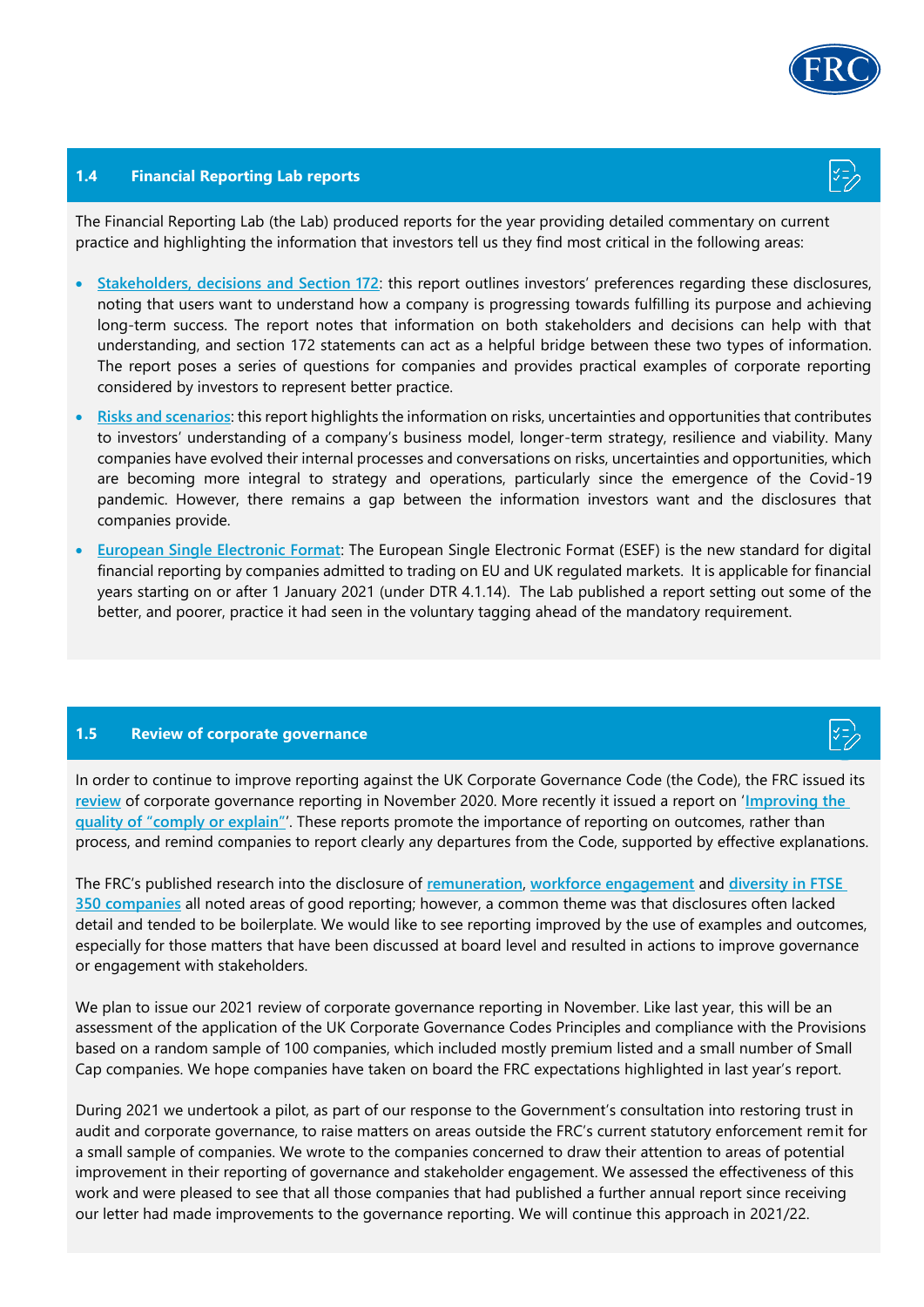

#### **1.6 Statement of Intent on Environmental, Social and Governance challenges**

In July 2021 we published the **[FRC Statement of Intent on Environmental, Social and Governance challenges](https://www.frc.org.uk/getattachment/691f28fa-4af4-49d7-a4f5-49ad7a2db532/FRC-LAB-ESG-Paper_2021.pdf)** (ESG), which sets out areas where ESG reporting fails to meet the demands of stakeholders, suggestions to address some of these challenges, and the FRC's planned activities in this area. As set out in our **[climate thematic](https://www.frc.org.uk/getattachment/ab63c220-6e2b-47e6-924e-8f369512e0a6/Summary-FINAL.pdf)** review of last year, investors increasingly require reporting that goes beyond the statutory minimum requirements. We are concerned that a checklist approach to individual requirements is not providing sufficient, coherent information on climate change across the annual report and accounts as a whole to meet the overall disclosure objectives of those requirements. In particular, we expect companies to provide sufficient information so that users can understand the relationship between uncertainties and scenarios discussed in narrative reporting and the assumptions applied and sensitivities considered in the financial statements.

In the FRC's view, we need better:

- Production to ensure that better internal information leads to better decisions and better insight for stakeholders;
- Audit and Assurance so that the reported information is robust and reliable;
- Distribution so that information is made accessible to interested parties;
- Consumption to ensure the information leads to better decision making by stakeholders;
- Supervision so that information and activity is appropriately monitored and requirements are enforced; and
- Regulation as coordinated and coherent regulation leads to efficiency.

As we work towards a more effective system of production, audit and assurance, distribution, consumption, supervision and regulation, the FRC will work within its remit and with other standard setters, regulators, market participants and other stakeholders to build a system that is forward-looking and fit for purpose.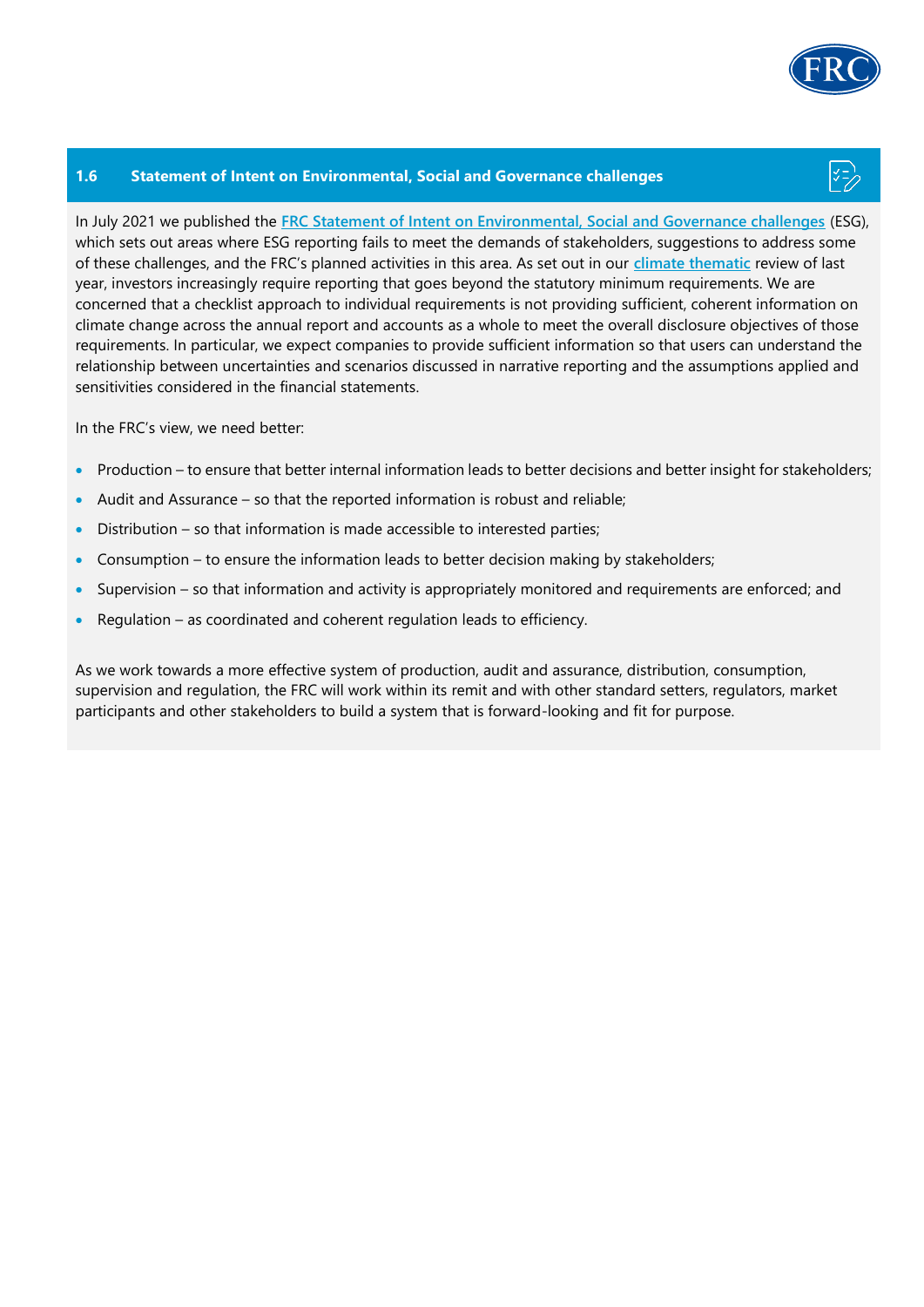# **2. Year-end developments**

### **2.1 IFRS developments**

As in previous years, companies will be expected to apply amendments to IFRSs that became applicable this year and disclose the expected impact of revisions that have been issued but are not yet applicable, if material.

The following amendments have been endorsed by the UK Endorsement Board and should be considered by entities in the forthcoming reporting season:

- Covid-19 related rent concessions beyond 30 June 2021
- Interest Rate Benchmark Reform Phase 2
- Extension of the Temporary Exemption from Applying IFRS 9 (amendments to IFRS 4 for insurers)

An outline of the effect of each of these can be found in our **[Annual Review of Corporate Reporting](http://www.frc.org.uk/document-library/corporate-reporting-review/2021/annual-review-of-corporate-reporting-2021-summary)**.

### **2.2 UK GAAP developments**

A number of minor amendments to UK GAAP become effective for accounting periods beginning on or after 1 January 2021, including:

- Amendments due to the UK exit from the European Union;
- Interest rate benchmark reform (Phase 2);
- Covid-19-related rent concessions beyond 30 June 2021; and
- Going concern assessments in interim accounts.

Further details can be found in the **[Annual Review of Corporate Reporting](http://www.frc.org.uk/document-library/corporate-reporting-review/2021/annual-review-of-corporate-reporting-2021-summary)**.

## **2.3 Taskforce for Climate-related Financial Disclosures (TCFD)**

For accounting periods beginning on or after 1 January 2021, commercial companies with a premium listing on the main market of the London Stock Exchange must include a statement in their annual financial report explaining the extent of their compliance with the TCFD's recommendations and recommended disclosures on a comply-or-explain basis. Consultations are also underway to extend TCFD-type disclosures to other Public Interest Entities, including large private companies and some financial services companies. Further details can be found in the **[Annual Review](http://www.frc.org.uk/document-library/corporate-reporting-review/2021/annual-review-of-corporate-reporting-2021-summary)  [of Corporate Reporting](http://www.frc.org.uk/document-library/corporate-reporting-review/2021/annual-review-of-corporate-reporting-2021-summary)**.

Our **[thematic review of climate reporting](https://www.frc.org.uk/getattachment/6d8c6574-e07f-41a9-b5bb-d3fea57a3ab9/Reporting-FINAL.pdf)** found that many large companies have already started to implement the TCFD recommendations. It is important to ensure that the information presented does not appear to be an 'add-on' containing boilerplate messages. We found that reporting under the TCFD recommendations was improved where it was better integrated with the company's strategy with the use of cross-referencing.







# $\overline{G}$